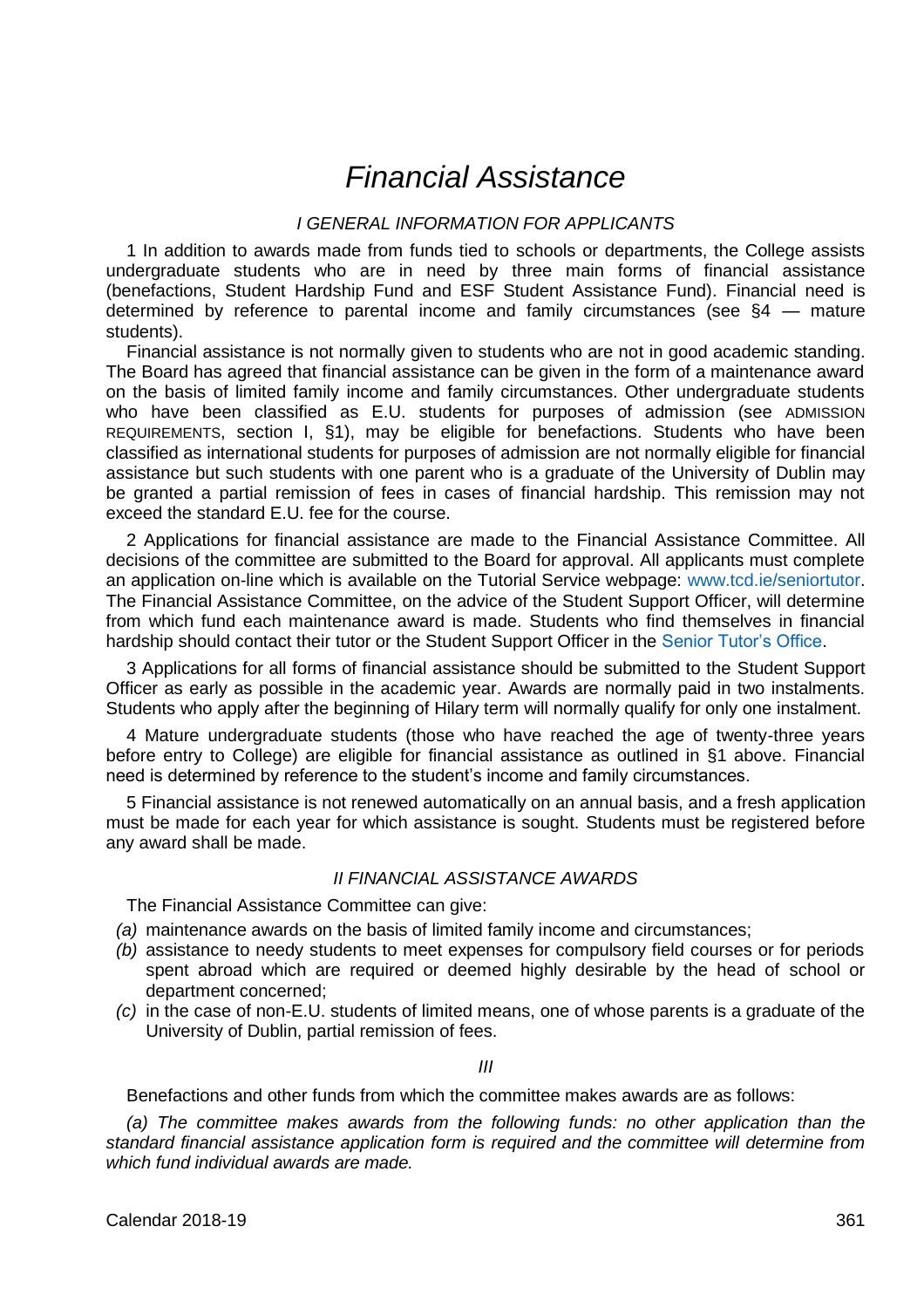# STUDENT HARDSHIP FUND

A fund supported by College from which the Financial Assistance Committee can assist any student having a financial crisis. Applications are on-line and available on the Senior Tutor's Office website [\(www.tcd.ie/seniortutor\)](http://www.tcd.ie/seniortutor). All applications are means-tested, and must be accompanied by supporting income-related documentation.

# ESF STUDENT ASSISTANCE FUND

The Student Assistance Fund is co-funded by the Irish Government and the European Social Fund. It is available to students experiencing particular or unexpected hardship during their course of study and is allocated on a per capita basis to each higher education institution. Funding amounts available to each higher education institution have varied each year and are dependent on the level of demand for student support through the 'top up' grant. All students in financial difficulty are entitled to apply. Applications are on-line and available on the Senior Tutor's Office website [\(www.tcd.ie/seniortutor\)](http://www.tcd.ie/senior_tutor). All applications are means-tested, and must be accompanied by supporting income-related documentation.

# WILLIAM AND MARY ATKINS MEMORIAL FUND

This fund was established in 1980 under the Board's trusteeship by a bequest from Iris Olive Atkins. The income is used to support two needy students, one in modern languages and one in English. Applications should be made to the Secretary of the Financial Assistance Committee.

# BOSTON FUND

This fund was established in 1926 by a gift from Miss Annie Elizabeth Boston for the benefit of women undergraduates of narrow means.

# 1963 BURSARY FUND

This fund was founded in 1963 by a gift of £12,000 from a donor who wished to remain anonymous. Bursaries up to a maximum of €400 each are awarded each year to deserving students of limited means, preference being given to sons and daughters of clergymen and to divinity students.

# ELLEN COTTER FUND

This fund was established in 1952 by a bequest from W. E. P. Cotter, in memory of his mother for the benefit of women students of limited means.

# CROWE EXHIBITIONS

These exhibitions were founded in 1627 by a gift from William Crowe. Exhibitions are awarded annually to students of Irish birth. Preference is given to sons of clergy, especially those in the west of Ireland.

# CULVERWELL FUND

This fund was established in 1929 by a gift from Edward Parnall Culverwell, Fellow 1883-1931. The income is used to make grants to students of limited means to assist them to pay their College fees.

### FIELD EXHIBITION

One exhibition was founded in 1945 by a bequest from Charles Dickenson Field and is awarded annually to a deserving student of narrow means.

# LUCY GWYNN FUND

This fund was established in 1948 by a subscription in memory of the first Lady Registrar, for the benefit of Senior Freshman women students in need of financial help.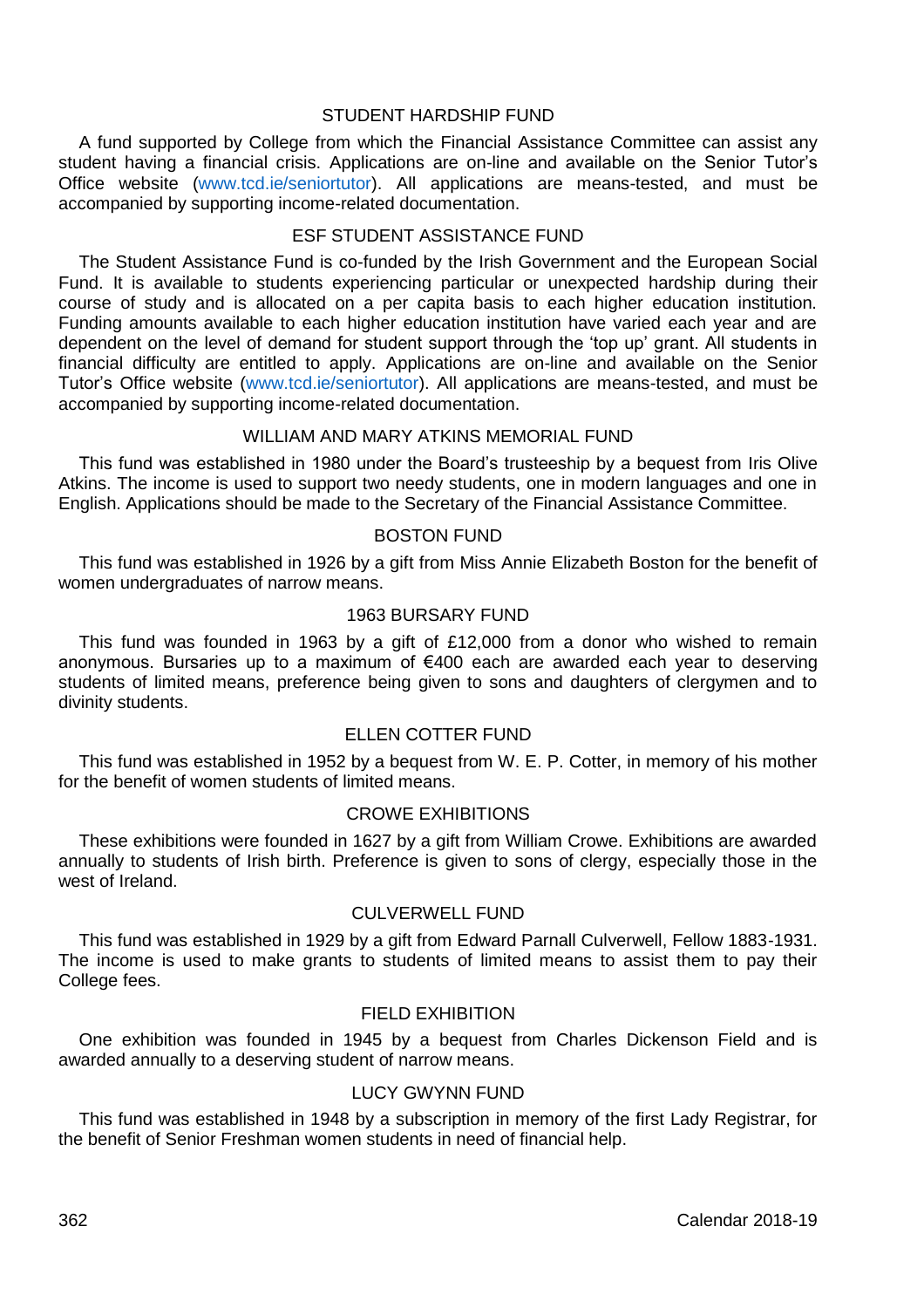## BENJAMIN HUDSON FUND

The fund was established in 1967 by a bequest from Miss C. V. S. Hudson. A scholarship will be awarded subject to the following conditions and provisions:

- *(a)* that the scholarship or scholarships should be open to both men and women;
- *(b)* that preference should be given to persons of limited means, or who, for unforeseen circumstances, are otherwise unable to complete their academic course.

# SALMON FUND

This fund was established in 1894 by George Salmon, Provost 1888-1904, to help poor students to pay their College fees, giving preference to sons of clergymen.

# SPAN EXHIBITIONS

These exhibitions were founded in 1717 by a bequest from Benjamin Span. Two exhibitions are awarded annually to deserving students of narrow means. Value, €1,000 each.

### STANLEY FUND

This fund was established in 1978 by a gift from the Stanley Foundation Ltd (Chairman, Dr C. O. Stanley) for the benefit of students (preferably Irish) from the lower income groups.

# STEARNE EXHIBITIONS

These exhibitions were founded in 1714 by a bequest from John Stearne, Vice-Chancellor 1721-43. Five exhibitions are awarded annually. In accordance with the wishes of the founder preference is given to students from the diocese of Clogher. Value, €12.70 each.

# WORRALL EXHIBITIONS

These exhibitions were founded in 1753 by a bequest from John Worrall. The exhibitioners are chosen from scholars who have entered as sizars, the sons of clergymen in the diocese of Dublin, or, in default of these, the sons of citizens of the city of Dublin. An exhibition is awarded for one year only, but may be renewed on application. Value,  $\epsilon$ 200 each.

*(b) Students who wish to apply to the following funds need to make a specific application. Unless otherwise specified, the standard financial assistance application form should be used and students should indicate to which fund they are applying.*

### BRADSHAW EXHIBITION

This exhibition was founded in 1849 by a bequest from Mrs G.W. Bradshaw. It is awarded by the School of Religion, in consultation with the Financial Assistance Committee, to one or more students of narrow means pursuing the course in world religions and theology. Application should be made in writing to the [Senior Tutor](http://www.tcd.ie/seniortutor/) using the financial assistance application form no later than 31 January. Value, €1,100.

# JOHN F. CHAMBERS – *LENNOX BURSARY*

John F. Chambers, B.A., B.SC. (1948) was a mature student from Sligo who worked at night to pay for his studies at Trinity College. The shareholders and staff of Lennox Laboratory Supplies, together with his family and friends, have endowed a bursary dedicated to John's memory. An annual award will be made to one or more needy students studying science.

A bursary application form is available on-line on the Senior Tutor's Office website [\(www.tcd.ie/seniortutor\)](http://www.tcd.ie/seniortutor/). Application forms should be submitted to the Student Support Officer not later than 31 October. Value, €1,904.60.

# EVERARD WILLIAM DIGBY MEMORIAL FUND

This fund was established in 1939 by a gift from Miss Alice Digby in memory of her brother. The income is available to assist deserving students in the School of Computer Science and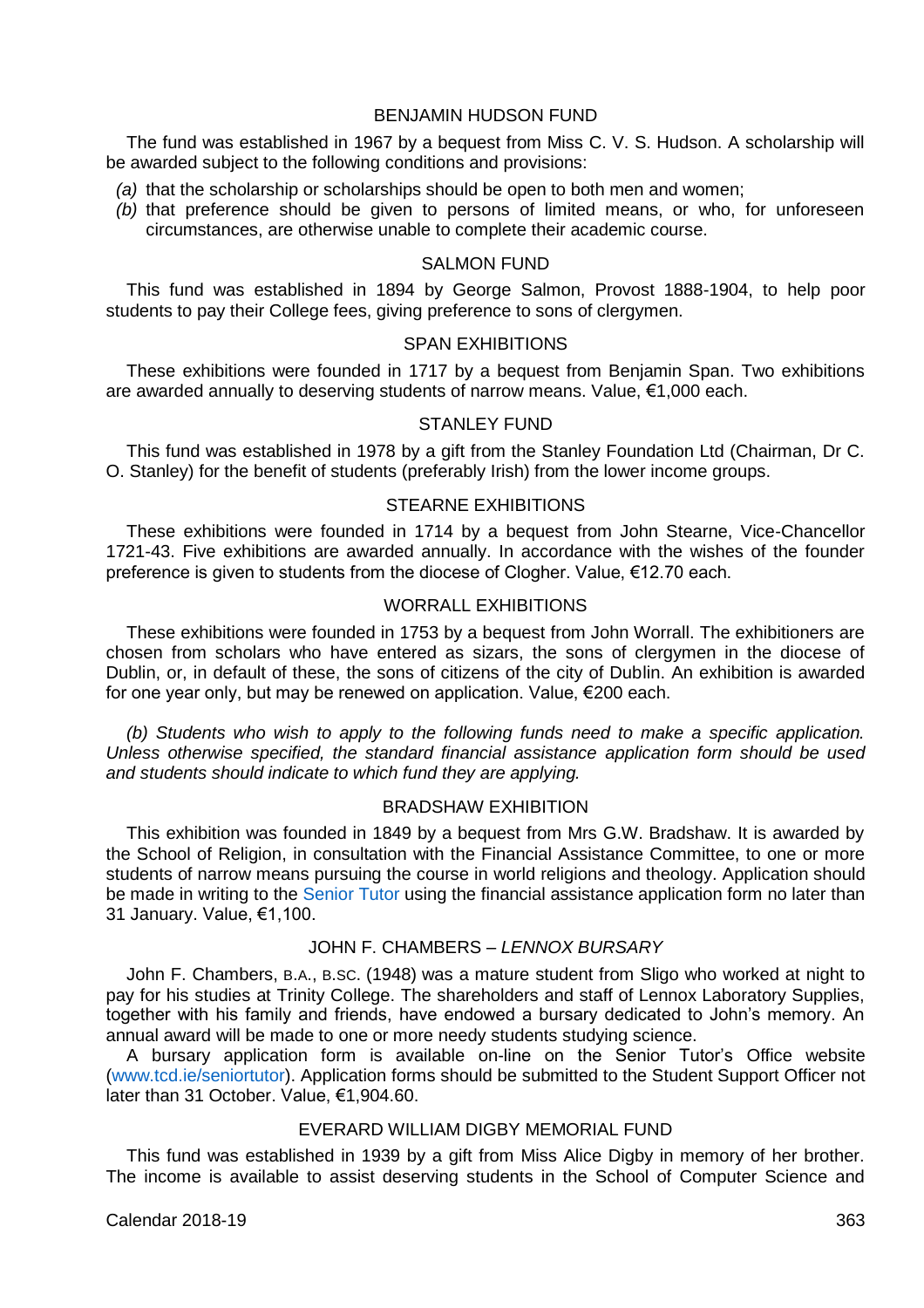Statistics and the School of Engineering, who may be in need of financial assistance. Applications, with full particulars, should be made to the [Senior Tutor.](http://www.tcd.ie/seniortutor/)

# DOWNES EXHIBITION

This exhibition is awarded by the School of Religion, in consultation with the Financial Assistance Committee, to a student of narrow means pursuing the course in world religions and theology. Application should be made in writing to the [Senior Tutor](http://www.tcd.ie/seniortutor/) using the financial assistance application form no later than 31 January. Value, €2,000.

# LAW STUDENTS' QUATERCENTENARY FUND

This fund was established in 1992 by a gift from solicitor graduates of the College, through Mr Adrian P. Bourke, then President of the Incorporated Law Society of Ireland. The income is available to assist students studying law who may be in need of financial assistance.

A bursary application form is available on-line on the Senior Tutor's Office website [\(www.tcd.ie/seniortutor\)](http://www.tcd.ie/seniortutor/). Application forms should be submitted to the Student Support Officer in the Senior Tutor's Office no later than 31 January. The award will be made by the Law School in consultation with the Senior Tutor's Office.

### MACKAY WILSON FUND

This fund was established in 1913 by Robert Mackay Wilson and his wife Elizabeth Jackson Wilson for the benefit of women students of limited means resident at Trinity Hall. Grants are made to one student of good character each year, and for one year only. A student may not receive a grant from this fund until she has completed the first year of her course in the University. Applications must be supported by a recommendation from the applicant's tutor.

Application in the first instance should be made through the [Senior Tutor](http://www.tcd.ie/seniortutor/) not later than 31 May.

# MINCHIN BURSARY

This bursary was established in 1982 from a bequest received under the will of G. R. N. Minchin (see also Minchin prize). Undergraduate students of the College (except those reading mathematics and/or physics) are eligible to apply for the bursary, which is awarded annually in three parts in Hilary term. A bursary application form is available on-line on the Senior Tutor's Office website [\(www.tcd.ie/seniortutor\)](http://www.tcd.ie/seniortutor/). Application forms should be submitted to the Student Support Officer in the Senior Tutor's Office not later than 31 January. The awards will be made by a committee consisting of the Senior Dean, the Senior Tutor, the Junior Dean, and the Head of Sport and Recreation. In making the awards, the committee will have regard to the criteria of academic merit, athletic prowess, and financial need. If no applications are received, the committee will consult with the Financial Assistance Committee with a view to finding suitable candidates. No student may hold the award more than once. Value of each part €2,000.

#### JEAN MONTGOMERY FUND

This fund was established in 1950 by subscription in memory of Miss Jean Montgomery, Lady Superintendent of the Kitchen 1919-48. Free commons for two undergraduate students of narrow means is provided.

A bursary application form is available on-line on the Senior Tutor's Office website [\(www.tcd.ie/seniortutor\)](http://www.tcd.ie/seniortutor/). Application forms should be submitted to the Student Support Officer not later than the last working day of May.

# FREDERICK PURSER GRADUATES' FUND

This fund was established in 1910 by gifts from Mr and Mrs John Purser Griffith in memory of Frederick Purser, Fellow 1879-1910. The object of the fund is to lend at nominal interest to graduates leaving the College sums of money which may assist them to attain at the outset of their several careers more readily than otherwise to permanent positions.

The qualifications which are principally taken into consideration in granting these loans are (1) the limited means of the applicants and of their parents or guardians and (2) such general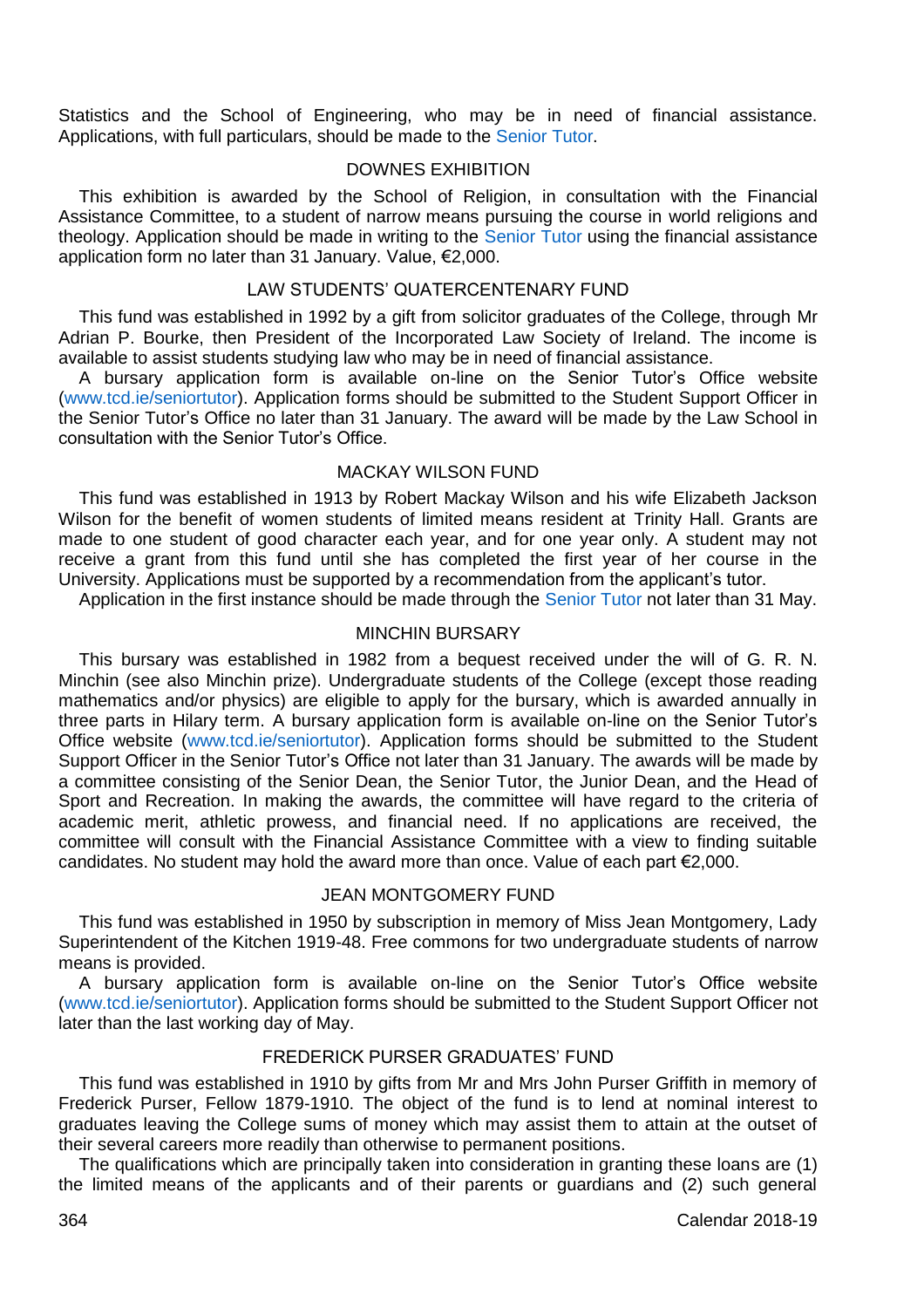distinction and character during their College course as will serve as a guarantee that the money lent will be applied to what is likely to prove of permanent benefit to the applicants.

It is only in exceptional circumstances that any single loan exceeds €1,200. Interest is charged at one per cent per annum, payable half-yearly. Recipients enter into an undertaking to keep the trustees acquainted with their residence, to pay the interest regularly, and, when remunerative employment is obtained, to repay the principal by instalments within a reasonable time, that time to be fixed by the trustees in each case according to the nature of the employment which has been obtained. If the principal is repaid within three years from the time the loan is made, the interest paid is refunded.

Application in the first instance should be made through the [Senior Tutor](http://www.tcd.ie/seniortutor/) not later than 30 September and 31 March.

# FREDERICK PURSER UNDERGRADUATES' FUND

This fund was established in 1911 by gifts from John Purser Griffith and Mrs Griffith in memory of Frederick Purser, Fellow 1879-1910, with the object of helping some Sophister students of limited means who have shown promise in their previous course, so as to enable them to derive the most benefit possible from the teaching of the Sophister years, whether in arts or in the professional schools, and to save them as far as may be, from being compelled to divert their energies into other activities in order to obtain the necessary means of livelihood.

A bursary application form is available on-line on the Senior Tutor's Office website [\(www.tcd.ie/seniortutor\)](http://www.tcd.ie/seniortutor/). Application forms should be submitted to the Student Support Officer no later than 31 January.

#### OWEN SHEEHY SKEFFINGTON MEMORIAL AWARDS

This fund was established in 1973 from funds contributed in memory of Dr Owen Sheehy Skeffington. The annual award takes the form in alternate years of a maintenance grant (2019) and a travelling scholarship (2020) of approximately €2,000. The maintenance grant will be awarded to a Senior Freshman or Junior Sophister student of French in Trinity College, criteria for the award being a combination of academic promise and financial need. For details of the travelling scholarship see MISCELLANEOUS AWARDS.

Application in the first instance should be made to the Head of the [Department of French.](http://www.tcd.ie/French/)

### STUDENT PARENT GROUP – JACKIE AKERELE FUND

This fund was established in 2006 from monies contributed by her family, colleagues and friends in memory of Jackie Akerele with the object of helping student parents with childcare expenses or facing unforeseen difficulties.

A bursary application form is available on-line on the Senior Tutor's Office website [\(www.tcd.ie/seniortutor\)](http://www.tcd.ie/seniortutor/). Application forms should be submitted to the Student Support Officer no later than 31 January. The awards will be made by the Senior Tutor and the Student Support Officer in the Senior Tutor's Office, on recommendation from the student's tutor. The main criteria will be the student's financial situation and childcare needs. If no applications are received, the Financial Assistance Committee will be consulted with a view to finding a suitable candidate. Value, one or more awards with a total value of €700.

#### TAVERNERS' CRICKET SPORTS BURSARY

This bursary was established in 1993 by the Museum Players and other Taverners' cricketers on the basis of funds raised during the quatercentenary year. One bursary of €356 will be awarded each year to a needy student, preferably one who has demonstrated sporting prowess within the University. A bursary application form is available on-line on the Senior Tutor's Office website [\(www.tcd.ie/seniortutor\)](http://www.tcd.ie/seniortutor/). Application forms should be submitted to the Student Support Officer, not later than 31 January. The award will be made after consultation with a representative of the Museum Players, the Senior Tutor and the Head of Sport and Recreation.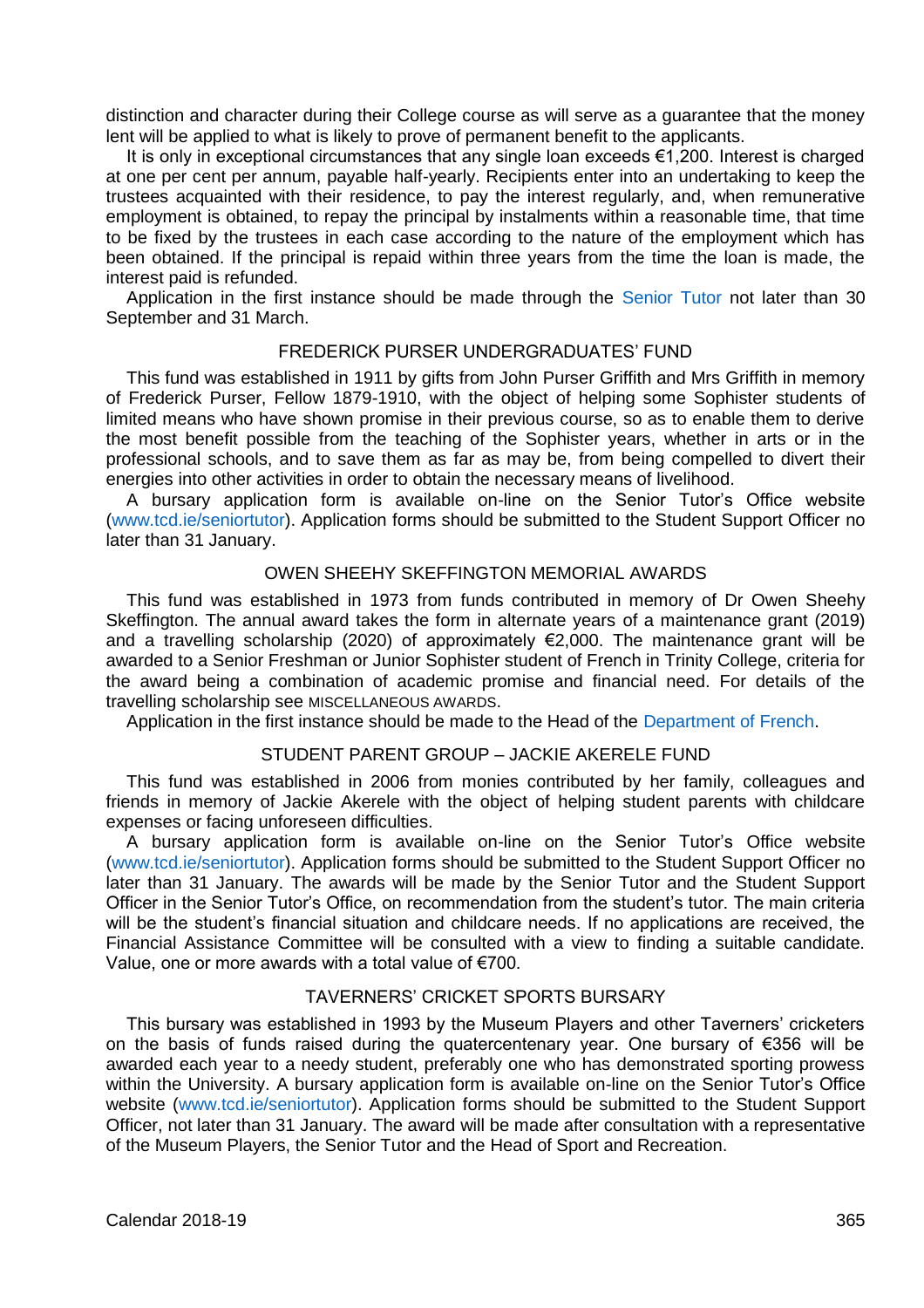Assistance from other sources is available as follows:

# ALBERT E. BEATON, III SCHOLARSHIP

This gift will establish a permanent scholarship endowment with an annual scholarship of approximately €2,000 to support a deserving student who has demonstrated financial need, or whose circumstances might otherwise serve as an obstacle to obtaining an education. Psychology students will receive preference to this scholarship and would be selected through an application process administered by the Trinity Access Programmes (TAP).

# JOHN BENNETT FUND

This fund was established in 1957 by a bequest from Mrs C. P. Bennett in memory of her husband, formerly headmaster of the High School, Dublin. The accruing interest is paid annually to a deserving student, nominated by the Governors of the Erasmus Smith Schools, who must have been a pupil of the High School continuously for three years prior to entering the College. Interested students should contact the High School directly. Value, €750 a year.

# NÓIRÍN PLUNKETT SCHOLARSHIP

The Nóirín Plunkett Scholarship is to be awarded to female students from the Republic of Ireland, applying to Trinity through the Trinity Access Programmes (TAP), who face particular difficulties funding their undergraduate studies. Candidates will demonstrate their commitment to computer science and contribution (or aspiration to contribute) to the life and development of Trinity College. Value, up to €1,500 annually.

# STUDENTS' UNION PLACEMENT BURSARY

This placement bursary was established in 2017 by the TCD Students' Union and will assist students with costs associated with attending compulsory placement. Application should be made in writing to the Senior Tutor using the TCD Students' Union placement bursary application form no later than 31 January. The awards will be made by the Senior Tutor in consultation with the TCD Students' Union representatives.

*V*

The following awards are attached to the subjects specified and, where applicable, students should apply directly to the relevant school or department.

#### **Chemistry**

# MERLE HANNA AWARD IN CHEMISTRY

This award was founded by a bequest from Miss Merle O. Hanna to provide an award for the benefit of a student or students, either postgraduate or undergraduate, in the School of Chemistry who may have a special need, which need shall not be based on academic ability. The award is made on the nomination of the Head of the School of Chemistry.

### **Classics**

# GERALDINE MCGUCKIAN AWARD FOR MATURE STUDENTS

This award is in memory of Geraldine McGuckian, student of this university who studied classical civilisation and biblical studies, graduating in 1996.

The purpose of this award is to assist one or more deserving and merited mature student(s) at either undergraduate or postgraduate level. Value, €700 annually.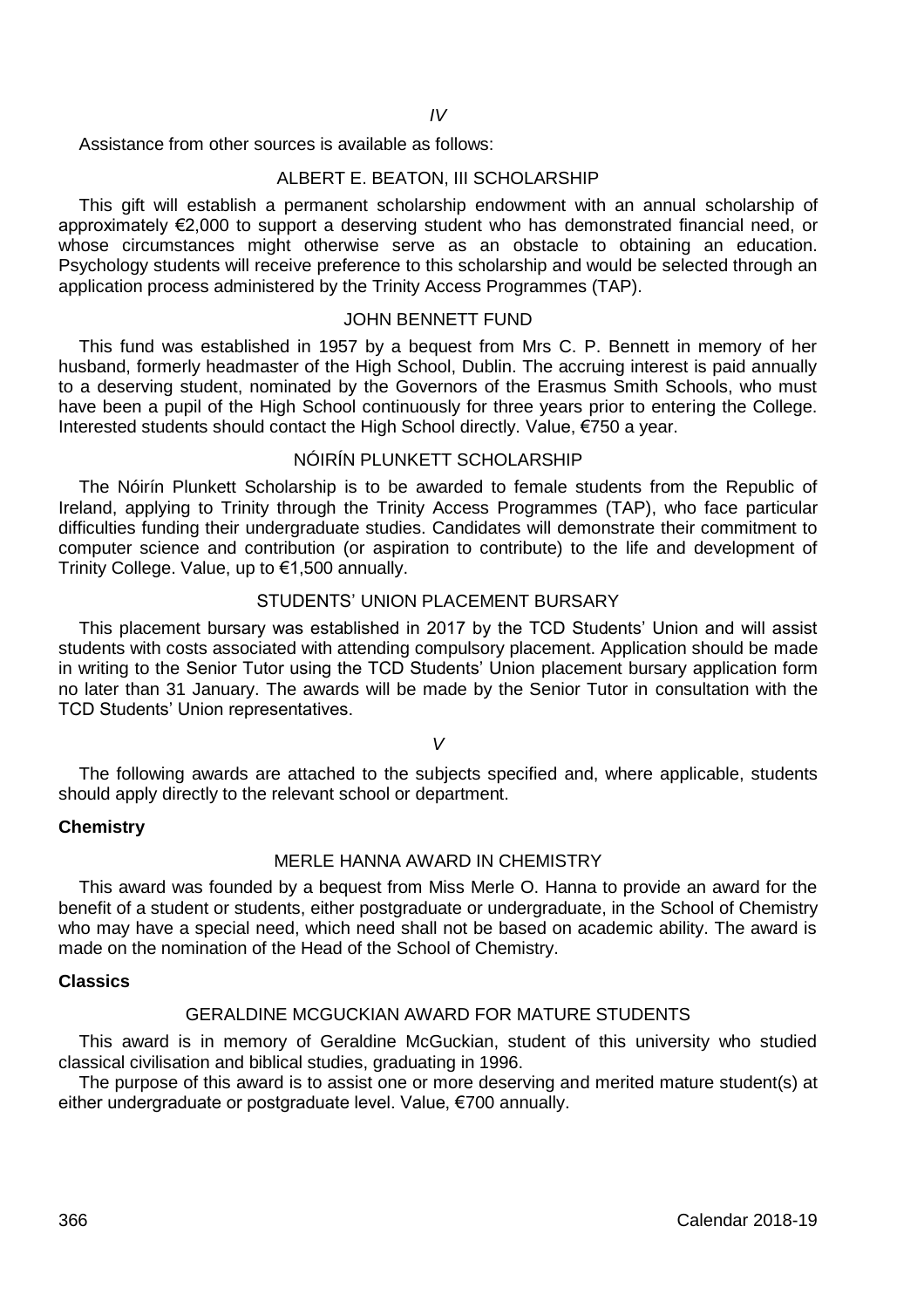## **Education**

#### HEFFERNAN BURSARY

The Heffernan bursary fund was established in 2003 in memory of Lola Margaret Heffernan through a bequest from her brother, the late Reverend Brendan Heffernan P.P. who was the first Catholic Chaplain to Trinity College Dublin. The income of the fund, to be allocated by the trustees of the fund, is to support such person or persons being in need of financial assistance to enable them to undertake a course of study which would lead to an enhancement of their skills as teachers or principals within the secondary school system. The trustees of the fund are Mr David K. Anderson and Mr John Heffernan. Annual value, €4,000.

# **Genetics**

# ROSE DEEGAN FUND

This fund was established in 1994 to mark the retirement of Rose Deegan, Secretary of the Department of Genetics 1963-93. Proceeds from the fund may be used at the discretion of the Head of the Genetics Department, in consultation with tutors as appropriate, for the benefit of Sophister students of genetics facing financial difficulties.

# **Geology**

## DAVE JOHNSTON MEMORIAL FUND

Established in 1998 in memory of Dave Johnston by his family and friends to support fieldbased studies by undergraduate and postgraduate students in geology. The annual income of the fund may be awarded to one or more projects in any year. The fund will be administered by the Professor of Geology, another member of the Department of Geology and a representative of the *alumni* of the Department of Geology. Applications should reach the Professor of [Geology](http://www.tcd.ie/Geology/) by the last day of Hilary term in the year in which the grant is to be held.

# **Languages, Literatures and Cultural Studies**

#### ANN BOLAND AND ANN BUDD MEMORIAL SCHOLARSHIP

The Ann Boland and Ann Budd Scholarship will assist an outstanding female Trinity Access Programme (TAP) student, by providing her with the financial support to go on and study for a degree in Trinity Collge Dublin, to pursue a four year course in the School of Languages, Literatures and Cultural Studies, with preference given where the major language component is French. The scholarship has been established in memory of Trinity alumnae Ann Budd and her friend Ann Boland, the wife of esteemed Trinity alumnus John Boland. Value, €1,000 per annum.

### **Medicine**

# AMERICAN UNIVERSITY OF BEIRUT AND TRINITY FOUNDATION ACADEMIC ENDOWMENT FUND

Dr Ghassan Abou-Alfa and Dr Eileen O'Reilly Abou-Alfa set up this fund in 2015 to support collaboration between TCD and AUB related to the academic and clinical exchange of medical students through the mutual exchange of one or more medical students, between TCD and AUB for the purposes of study, learning, student clinical electives, teaching and/or research. The fund will provide an award in the region of €2,500 to be made bi-annually alternatively by TCD and AUB which will contribute to travel, lodging or subsistence expenses for the student to study abroad at the other institution. Applications will be invited from students during Hilary Term and the award will be made on the recommendation of a school committee.

# BEGLEY STUDENTSHIPS

These studentships were founded in 1905 by bequests from William Chapman Begley and his wife, Jane. One studentship, tenable for four years, is awarded annually by the Board on the recommendation of the School of Medicine committee. It is open to all applicants who have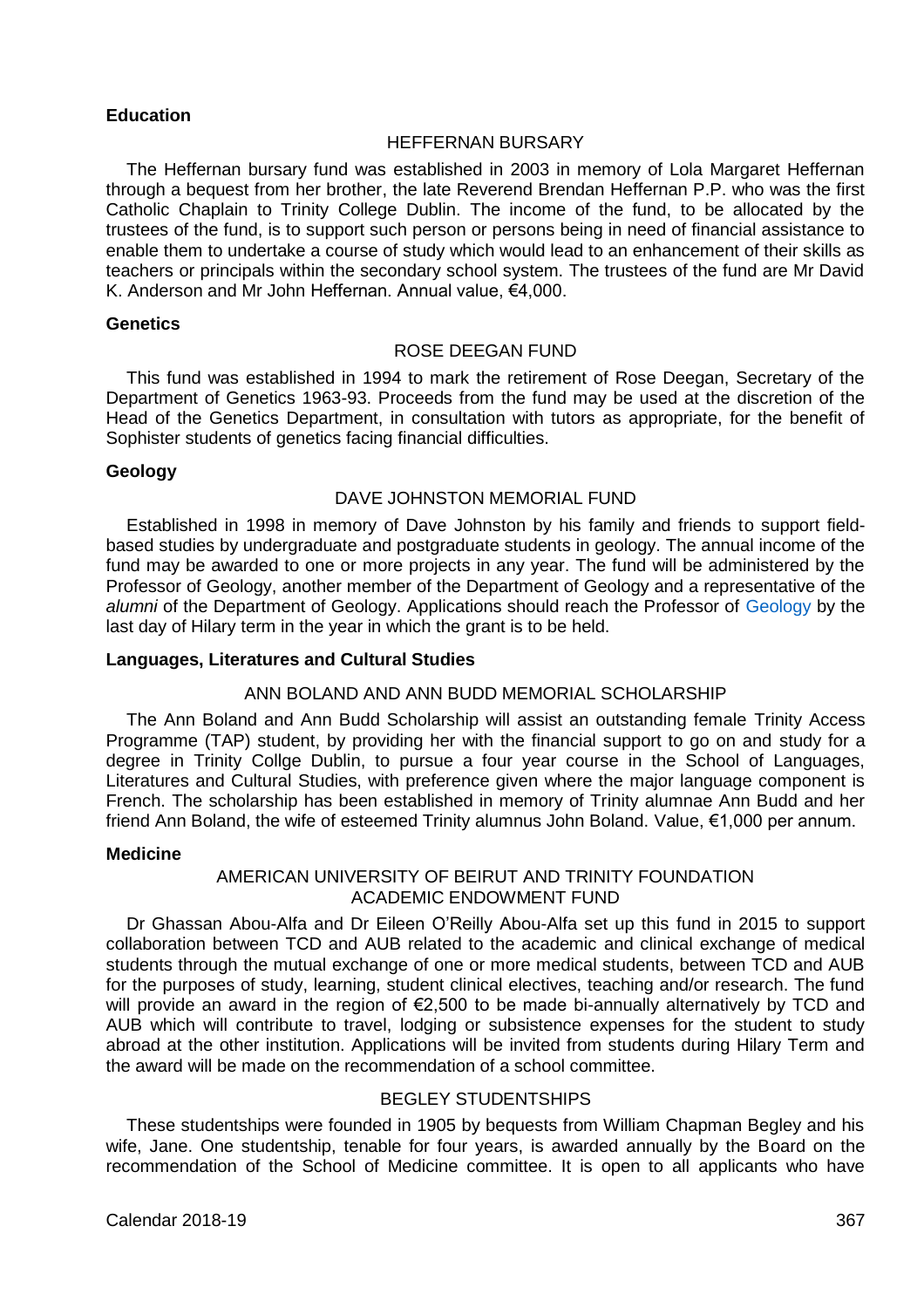completed their second medical year. Applications must be sent to the [School Office](http://medicine.tcd.ie/) before 23 October.

The studentships are paid half-yearly on 21 June and 23 December. If a holder obtains his/her medical qualification in Hilary or Trinity term of any year before the expiration of the four years' tenure, the studentship must be vacated after the June payment, and similarly after the December payment, if he/she qualifies in Michaelmas term. Another student may be elected for the unexpired portion of the studentship. Every student during his/her tenure must pursue studies in the school to the satisfaction of the Board; failure to do so, or being guilty of any serious misconduct or breach of College discipline, will result in forfeiture of the studentship, unless for special reasons the Board determines otherwise. Value, €3,809.21 a year for four years. The award may not be held concurrently with a foundation scholarship.

# J. W. BIGGER MEMORIAL SCHOLARSHIP

This scholarship was founded in 1953 by a gift from Miss Florence Bigger in memory of her brother, Joseph Warwick Bigger, Professor of Bacteriology and Preventive Medicine 1924-51. It is awarded annually by the Board, on the nomination of the School of Medicine committee, to a medical student of not more than two years' standing who has passed the second medical year examination. In nominating a candidate, the committee takes account of the student's (1) record in the School of Medicine, (2) general university record and (3) financial circumstances. Preference is given to a candidate of Irish birth or parentage, whose financial means are limited.

A candidate must make application to th[e School](http://medicine.tcd.ie/) Office before 23 October. Value, €1,269.74.

# JOHN RUPERT COLLINS MEMORIAL FUND

This fund was established in 1967 by Mrs Collins and her two daughters in memory of the late Dr John Rupert Collins. The income is used to provide money to help medical students who might otherwise have difficulty in meeting the cost of their education. Awards are made by the Board on the nomination of the School of Medicine Committee. Applications should reach th[e School Office](http://medicine.tcd.ie/) by 23 October each year. Value, €147.

# GLENNY TRAVELLING STUDENTSHIP

This fund was established in 1993 by a gift from Mrs R. Glenny to the School of Medicine in memory of her son Michael Timothy Malone-Barrett. The income from the fund is used to assist undergraduate medical students to participate in ERASMUS or similar schemes. Should no likely applicants be forthcoming, the income from the fund will be used to supplement postgraduate travelling scholarships in medicine and surgery. Awards are made on the recommendation of a committee. Value, approximately €634.87.

# DESMOND O'CONNOR ROE FUND

Established in 2009 by a bequest from Gwendolen Gertrude Bransby to be designated in the name of Desmond O'Connor Roe, the Desmond O'Connor Roe fund is to financially support mature female medical student(s) to take up or continue their studies.

Students are requested to apply via a formal application. Financial assistance to a maximum value of €5,000 per student will be awarded annually until such time as the funds are exhausted.

Financial assistance will be awarded on the recommendation of the School of Medicine committee and are based on students' academic merit, their contribution to the academic and social development of the School of Medicine.

Applications for this financial assistance shall be made to th[e School Office](http://medicine.tcd.ie/) before 23 October and shall include a curriculum vitae, a brief proposal on how the award is expected to enhance the applicant's career in medicine, and the student's specific plans for what he/she will use the money for.

# O'SULLIVAN MEMORIAL SCHOLARSHIP

This scholarship was founded in 1924 by subscription in memory of Alexander Charles O'Sullivan, Fellow 1886-1924 and Professor of Pathology 1895-1924. It is awarded annually in